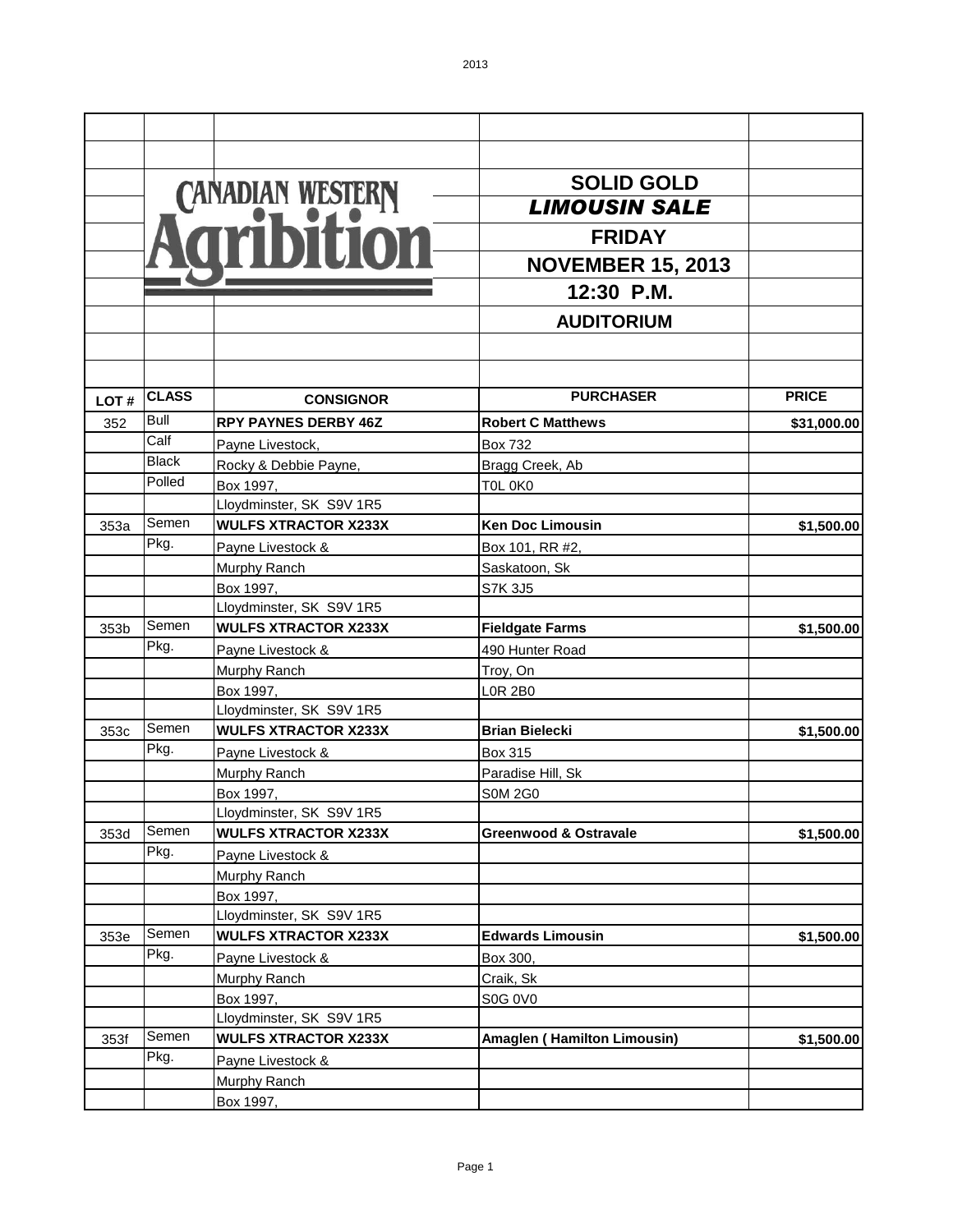|      |              | Lloydminster, SK S9V 1R5    |                                     |            |
|------|--------------|-----------------------------|-------------------------------------|------------|
| 353g | Semen        | <b>WULFS XTRACTOR X233X</b> | Ivy Livestock + Triple R            | \$1,500.00 |
|      | Pkg.         | Payne Livestock &           |                                     |            |
|      |              | Murphy Ranch                |                                     |            |
|      |              | Box 1997,                   |                                     |            |
|      |              | Lloydminster, SK S9V 1R5    |                                     |            |
| 353h | Semen        | <b>WULFS XTRACTOR X233X</b> | <b>Pinch Hill</b>                   | \$1,500.00 |
|      | Pkg.         | Payne Livestock &           |                                     |            |
|      |              | Murphy Ranch                |                                     |            |
|      |              | Box 1997,                   |                                     |            |
|      |              | Lloydminster, SK S9V 1R5    |                                     |            |
| 353i | Semen        | <b>WULFS XTRACTOR X233X</b> | <b>Chris Qualley T</b>              | \$1,500.00 |
|      | Pkg.         | Payne Livestock &           |                                     |            |
|      |              | Murphy Ranch                |                                     |            |
|      |              | Box 1997,                   |                                     |            |
|      |              | Lloydminster, SK S9V 1R5    |                                     |            |
| 353j | Semen        | <b>WULFS XTRACTOR X233X</b> | <b>Clark Cattle &amp; Red Maple</b> | \$1,500.00 |
|      | Pkg.         | Payne Livestock &           |                                     |            |
|      |              | Murphy Ranch                |                                     |            |
|      |              | Box 1997,                   |                                     |            |
|      |              | Lloydminster, SK S9V 1R5    |                                     |            |
| 353k | Semen        | <b>WULFS XTRACTOR X233X</b> | <b>Plains Limousin</b>              | \$1,500.00 |
|      | Pkg.         | Payne Livestock &           |                                     |            |
|      |              | Murphy Ranch                |                                     |            |
|      |              | Box 1997,                   |                                     |            |
|      |              | Lloydminster, SK S9V 1R5    |                                     |            |
| 3531 | Semen        | <b>WULFS XTRACTOR X233X</b> | Bee-Zee                             | \$1,500.00 |
|      | Pkg.         | Payne Livestock &           |                                     |            |
|      |              | Murphy Ranch                |                                     |            |
|      |              | Box 1997,                   |                                     |            |
|      |              | Lloydminster, SK S9V 1R5    |                                     |            |
| 353m | Semen        | <b>WULFS XTRACTOR X233X</b> | <b>Jones Cattle Co</b>              | \$1,500.00 |
|      | Pkg.         | Payne Livestock &           |                                     |            |
|      |              | Murphy Ranch                |                                     |            |
|      |              | Box 1997,                   |                                     |            |
|      |              | Lloydminster, SK S9V 1R5    |                                     |            |
| 354  | Heifer       | <b>B BAR URBAN GIRL 67Z</b> | <b>Scott Payne</b>                  | \$5,250.00 |
|      | Calf         | B Bar Cattle Co.,           | <b>Box 159</b>                      |            |
|      | <b>Black</b> | Delaney & Eric Boon,        | Lloydminster, Sk                    |            |
|      | Polled       | Box 181,                    | S9V 0Y1                             |            |
|      |              | Lucky Lake, SK S0L 1Z0      |                                     |            |
| 355  | Heifer       | <b>B BAR URBAN GIRL 2A</b>  | <b>Symens Brother</b>               | \$7,250.00 |
|      | Calf         | B Bar Cattle Co.,           | Warren Symens                       |            |
|      | Red          | Delaney & Eric Boon,        | Box 155                             |            |
|      | Polled       | Box 181,                    | Amherst SD                          |            |
|      |              | Lucky Lake, SK S0L 1Z0      | 57421                               |            |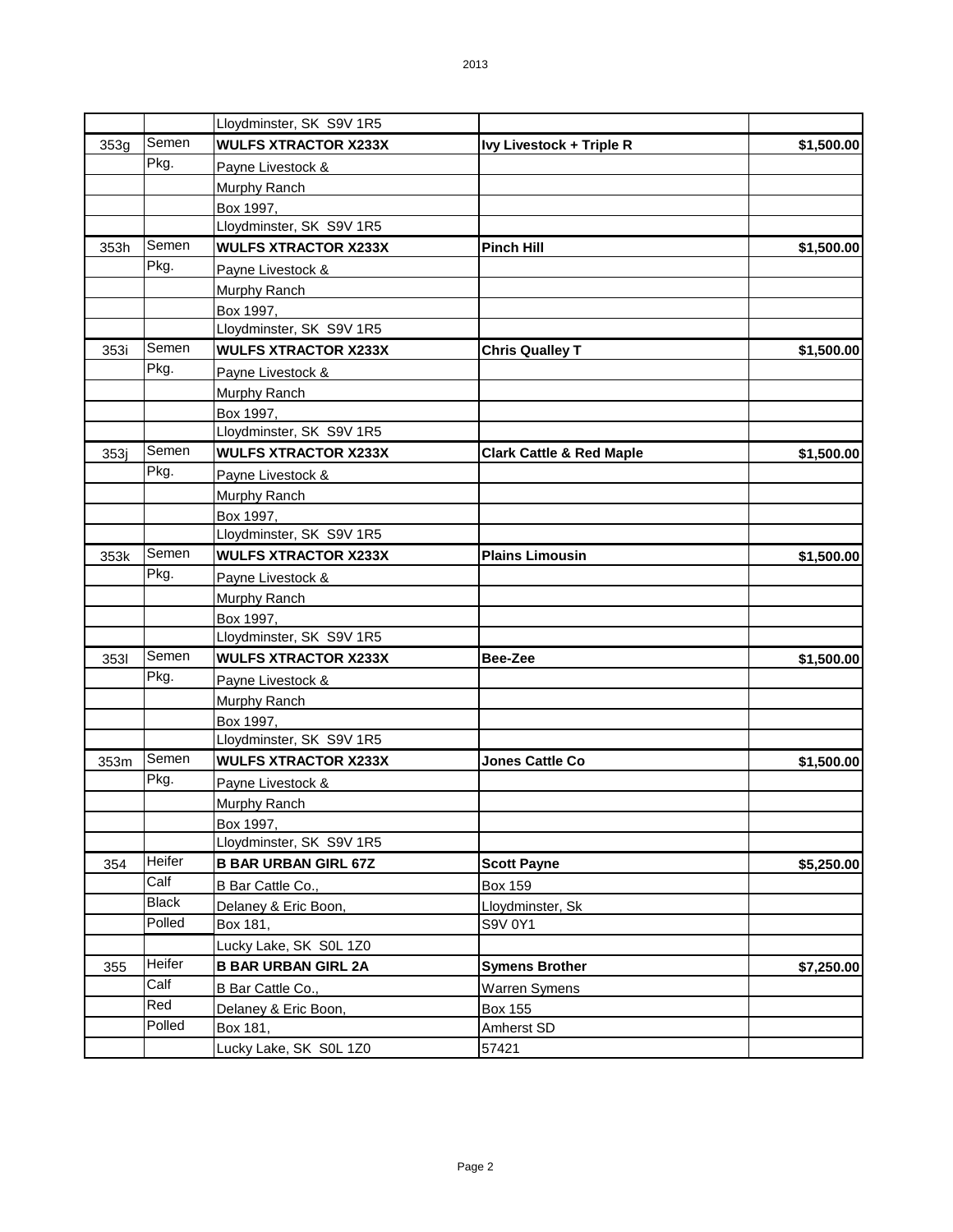| 356 | Heifer       | <b>RPY PAYNES ABOUT RIGHT 44A</b> | <b>Rhett Jones</b>               | \$7,700.00 |
|-----|--------------|-----------------------------------|----------------------------------|------------|
|     | Calf         | Payne Livestock                   | <b>Box 114</b>                   |            |
|     | Red          | Rocky & Debbie Payne,             | Morse, Sk                        |            |
|     | Polled       | Box 1997,                         | <b>S0H 3C0</b>                   |            |
|     |              | Lloydminster, SK S9V 1R5          |                                  |            |
| 357 | Heifer       | <b>RPY PAYNES ANGELICA 41A</b>    | Daryl Pilgrim                    | \$7,500.00 |
|     | Calf         | Payne Livestock,                  | 427 Ferguslea Rd RR 4            |            |
|     | <b>Black</b> | Rocky & Debbie Payne,             | Renfrew, On                      |            |
|     | Polled       | Box 1997,                         | K7V 3Z7                          |            |
|     |              | Lloydmindter, SK S9V 1R5          |                                  |            |
| 358 | Heifer       | <b>ANCHOR B AURORA 5A</b>         | <b>Wagner Livestock</b>          | \$3,000.00 |
|     | Calf         | Anchor B Limousin,                |                                  |            |
|     | Red          | Jay & Bev. Bohrson & Family       |                                  |            |
|     | Polled       | Box 88,                           |                                  |            |
|     |              | Hanley, SK S0G 2E0                |                                  |            |
| 359 | Heifer       | <b>ANCHOR B ARIEL 23A</b>         | <b>Red Maple Farms</b>           | \$4,500.00 |
|     | Calf         | Anchor B Limousin,                | 4240 Concession Road 4           |            |
|     | Red          | Jay & Bev. Bohrson & Family       | Orono, On                        |            |
|     | Polled       | Box 88,                           | L0B 1M0                          |            |
|     |              | Hanley, SK S0G 2E0                |                                  |            |
| 360 | Heifer       | JAYMARANDY APHRODITE              | <b>Rocky Payne</b>               | \$3,000.00 |
|     | Calf         | Jaymarandy Limousin,              | <b>Box 1997</b>                  |            |
|     | Red          | Len & Ruth Angus,                 | Lloydminster, Sk                 |            |
|     | Polled       | Box 450,                          | S9V IR5                          |            |
|     |              | Roblin, MB. R0Y 1P0               |                                  |            |
| 361 | Heifer       | <b>ANCHOR B ASPEN 14A</b>         | <b>Clark Cattle</b>              | \$3,000.00 |
|     | Calf         | Anchor B Limousin,                |                                  |            |
|     | <b>Black</b> | Jay & Bev Bohrson & Family        |                                  |            |
|     | Polled       | Box 88,                           |                                  |            |
|     |              | Hanley, SK S0G 2E0                |                                  |            |
| 362 | Heifer       | YOUR SENSATIONAL                  | <b>Edwards Limousin</b>          | \$5,750.00 |
|     | Calf         | North Plains Limousin,            | Rob Edwards                      |            |
|     | Red          | Mark Lustig,                      | Box 293                          |            |
|     | Polled       | Box 234.                          | Craik, Sk                        |            |
|     |              | Bethune, SK. S0G 0H0              | <b>S0G 0V0</b>                   |            |
| 363 | Heifer       | <b>B BAR NICOLE 35A</b>           | <b>Triple R Limosin</b>          | \$5,000.00 |
|     | Calf         | B Bar Cattle Co.,                 |                                  |            |
|     | <b>Red</b>   | Delaney & Eric Boon,              |                                  |            |
|     | Polled       | Box 181,                          |                                  |            |
|     |              | Lucky Lake, SK S0L 1Z0            |                                  |            |
| 364 | <b>Bred</b>  | <b>CAM POLL ZOPHIE</b>            | <b>Symens Land and Cattle Co</b> | \$4,500.00 |
|     | Heifer       | Campbell Limousin,                | Box 3209                         |            |
|     | Red          | Bill Campbell & Family,           | Claresholm, Ab                   |            |
|     | Polled       | Box 92,                           | TOL OTO                          |            |
|     |              | Minto, MB R0K 1M0                 |                                  |            |